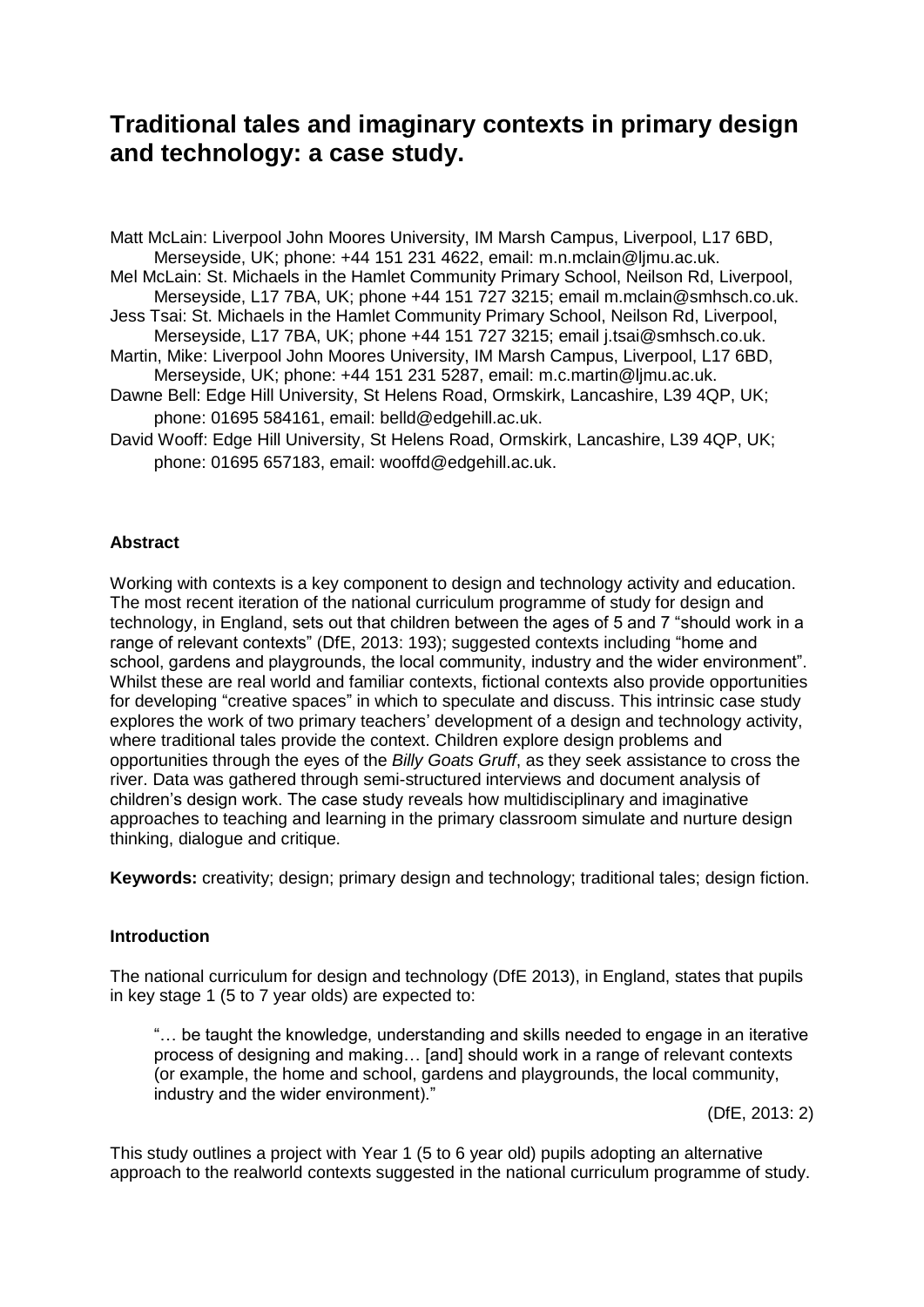The project grew out of a discussion between the authors exploring novel approaches to teaching pupils about structures, which was considered to be a dry topic to teach. This perceived dryness may, in part, be due to the nature of structures and 'what works', along with the perceived need to focus on structural elements such as stability and reinforcement, or shell and frame structures; rather than creative application of knowledge.

As an alternative to frontloading teaching about technical structures at the beginning of the project, an approach was adopted in this study with the starting point being a context and the initial focus on developing imaginative solutions. In other words, the teaching and learning was frontloaded with contextual and design thinking, rather than technical knowledge. The emphasis was on designing and discursive activity, mediated by a traditional tale as the context, leading onto modelling.

The teachers considered that the previous year's structures unit of work was unimaginative, and a proposal was made to start with a design problem or context. The pupils had been working on traditional tales as a creative curriculum theme, and ultimately the story of the *Billy Goats Gruff* (Wikipedia, 2016) was chosen as the context for the project.



**Figure 1**

<span id="page-1-0"></span>In the tradiational tale, three young goats attempt to cross the troll bridge to get to the grass on the other side. The first two, younger, goats persuade the troll that their older sibling will be more gratifying; and the third goat challenges the troll, knocking him into the river.

At the beginning of the unit, the teachers presented the pupils with a letter from the three goats, asking them to solve the problem of "the scary troll hiding under the bridge"; followed up by a second responding to the pupils' initial ideas [\(Figure 1\)](#page-1-0). As the project progressed further letters were received from the goats, as clients, such as a letter explaining that a sign would not be effective(although inexpensive and straightforward), as suggested by one pupil, as the troll could not read.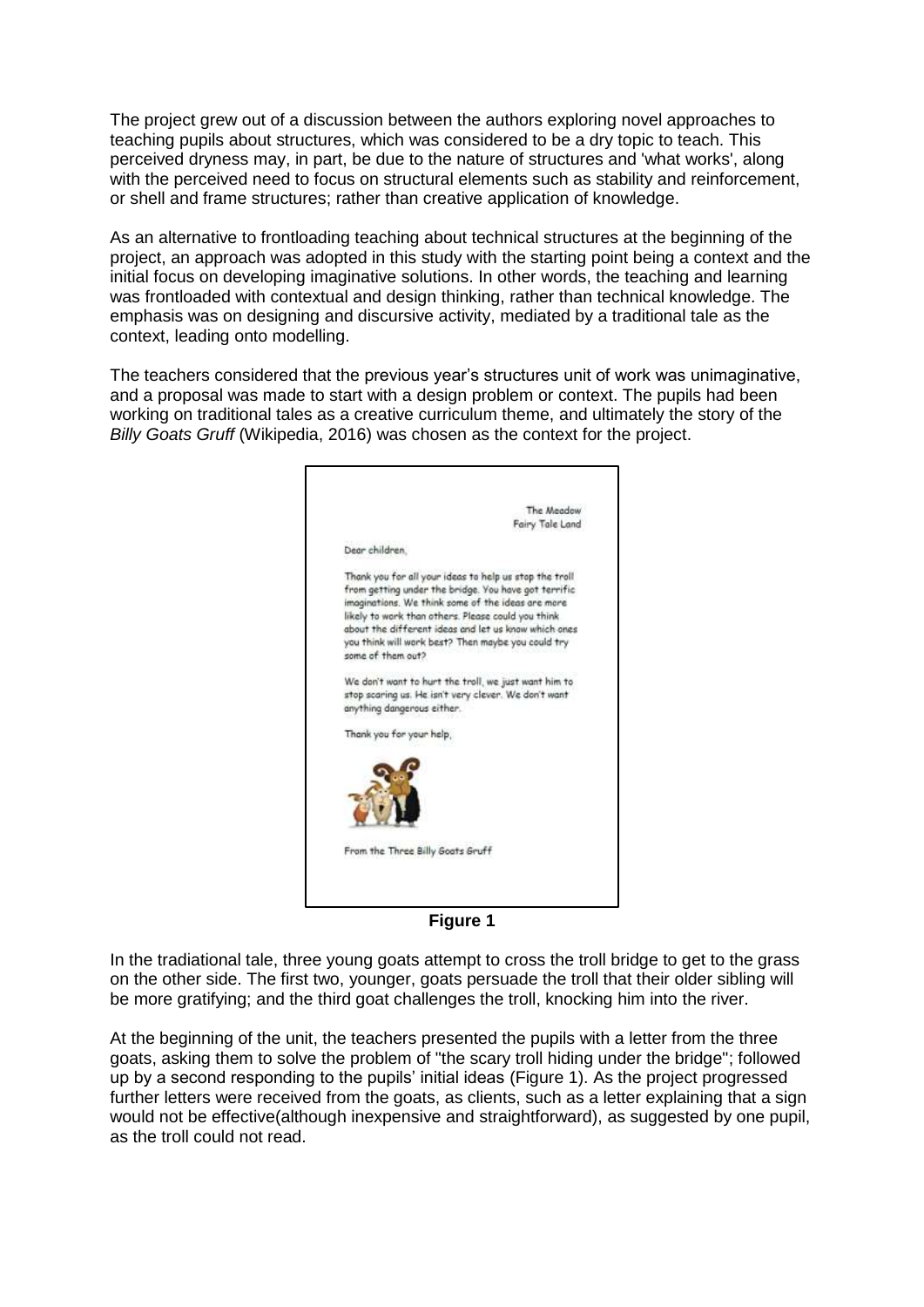## **Literature Review**

The intention of this brief review of literature is to put this study in context and provide a rationale for the use of fictional contexts as a valid starting point for design thinking and activity.

In the opening chapter of 'Speculative Everything: Design, Fiction and Social Dreaming' Dunne and Raby (2014) challenge the notion that design is solely "about problem solving" (p.1) and highlighted issues with "[d]esign's inherent optimism", which can lead to an attempt to solve unsolvable problems, such as climate change. Although they acknowledge the important, and positive, role of optimism in design, they propose that some problems can only be addressed by changing "the ideas and attitudes inside our heads" (p.1). They call this *speculative design* – imagining how things might be. The aim of this speculative design is to facilitate and provoke discourse, rather than predict the future (p.2-3). Fictional scenarios are used to encourage participants to "suspend their disbelief and allow their imaginations to wander" (p.3) rather than to focus on the future as an end in itself. Approaches include a range of philosophical tools, such as fictional worlds and cautionary tales.

Stables (1992), discussing the role of fantasy in design and technology activity, and how make believe comes naturally to children. This is related to the speculative nature of design in taking thinking from the concrete reality of "what is" to "what might be" (p.111). Stables goes on to caution that superficial handling of so called realworld contexts can resemble fantasy, providing an example of a rain forest. In this scenario, the context provides opportunity to empathise, although drawing on stereotypes somewhat limits the scope of designing, leading to a focus on technical rather than human concerns. The paper closes echoing Baynes (1986) of further investigation of designerly play.

Martin and Riggs (1999) noted that by the mid 1990s there had been a shift away from context in the Design and Technology national curriculum in England. Commenting on the emphasis on the product as opposed to values, reflecting an apparent narrowing of the interpretation and understanding of technology. The interim report for the Department of Education and Science and Welsh Office (1988), which preceded the launch of the national curriculum, commented on the purposefulness of design and technology activity, which differed from science education and "takes place within a context of specific constraints and depends upon value judgements" (p.4). However, Martin and Riggs suggest that more than a decade after its first teaching the role of contexts and values had somewhat diminished.

The current design and technology programme of study (DfE, 2013) reintroduced the idea of contexts for design, following its relative absence since the first orders in the 1990s (NCC, 1990). The examples provided are real situations, such as "the home and school, gardens and playgrounds, the local community, industry and the wider environment" (DfE, 2013: 2) in key stage 1. However, the Design and Technology Association's (D&TA) clickable framework, developed with the Expert Subject Advisory Group (ESAG) for design and technology, suggests that key stage 1 pupils could work in an imaginary context, such as "[t]raditional stories, fairy tales or nursery rhymes with a design problem to be solved [as] appropriate contexts for children's designing and making" (D&TA and ESAG, 2016: 7). Hope and Parkinson (2011) and Bjurulf and Kilbrink (2012) have also written about the use of traditional tales in design and technology, and Antonopoulou (2011) about story-making, and the role of fiction in design. Although Dunne and Raby have "little interest" in what they call the "zone of fantasy", which go beyond speculation on possible futures that, whilst not scientifically proven, are conceivable (2014: 4).

The relationship between science fiction and design has also been explored by Stirling (2005), de Vries (2007) and Antonopoulou (2011). Although the attribution of *science* in popular fiction could be argued to be more accurately understood as *technology*, considering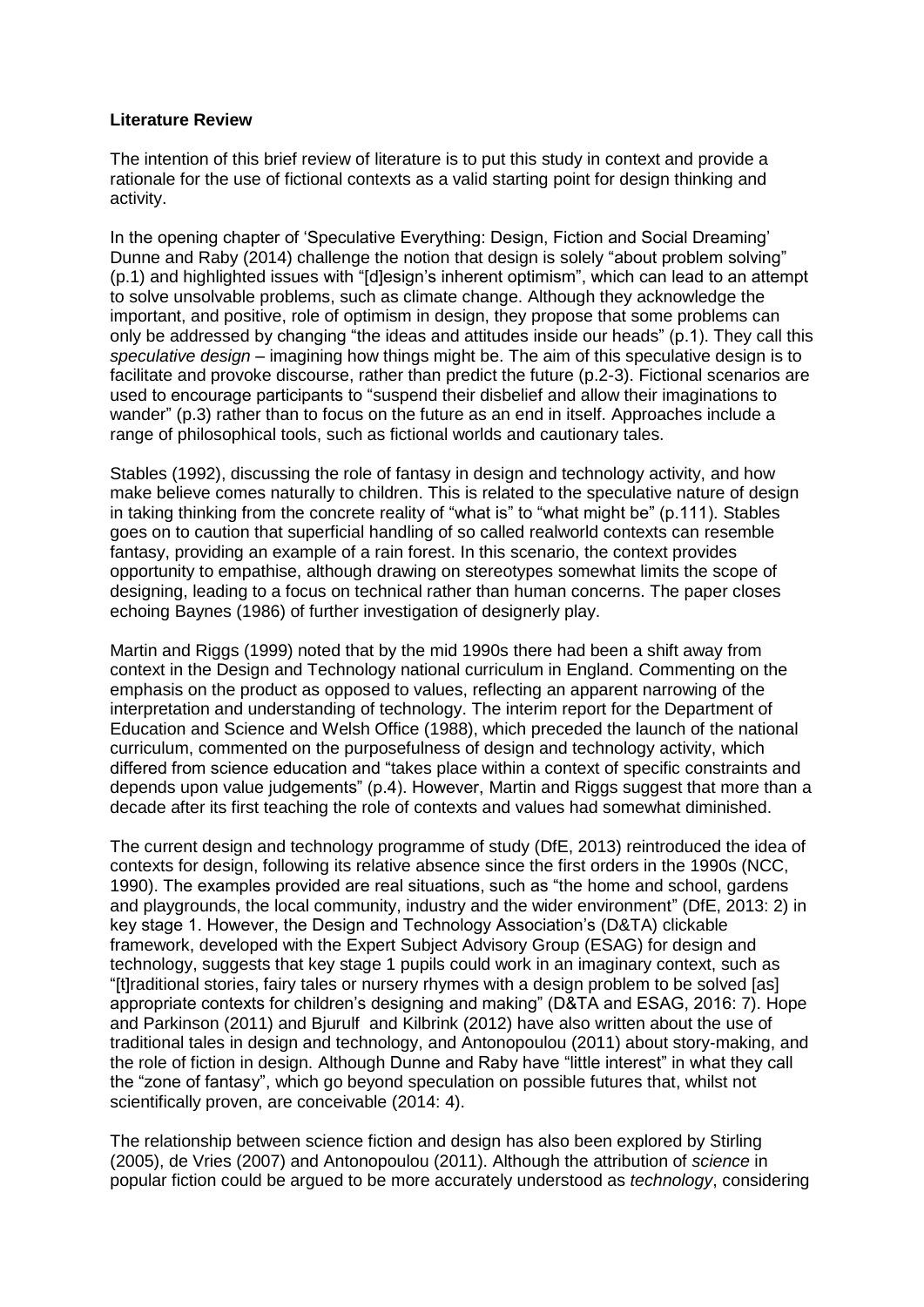Mitcham's (1994) ways of looking at technology as object, knowledge, activity and volition. Stirling talks about "design fiction" as being similar to science fiction, although to some extent it "sacrifices some sense of the miraculous"; on the other hand it lends itself to the "technosocial" (p.30). In a discourse on the nature of design and technology de Vries (2007: 21-27) explores how the imagined and future cultures of science fiction franchise Star Trek can be used to reflect on aspects of technology, including how technological artefacts are understood; as objects with physical and functional properties. Stirling and de Vries suggest ability to consider problems through the eyes of another as valuable tools for design thinking. which includes imagined, future and fictional worlds.

This case study describes how a fictional context, in the form of a traditional tale, was used to creatively introduce pupils to technical design and technology knowledge.

## **Research Design**

This study is presented as an intrinsic case study (Stake, 1995) as practitioner enquiry (BERA/RSA, 2014). Case studies are a long-established method of documenting phenomena, across a range of disciplines, although there are associated difficulties and criticisms, including the wide variety of definitions (Flyvbjerg, 2011: 302). Strengths of case studies as a technique to describe in-depth a "bounded system" (p.301) include developing an "understanding of context", generating new ideas or understanding and exploring relationships between phenomena (p.314). The choice of a 'case' involves "selection bias [which] may overstate or understate relationships" and the research may be unable to demonstrate statistical significance that larger scale statistical method can afford (p.314). However, the very nature of a case study, as an intensive analysis of developmental factors in relation to their environment, make it an appropriate approach for developing conceptual understanding.

As sociomaterial research (Fenwick et al, 2011: 2-6), is concerned with conceptual (wants and needs of a client) and physical (modelling materials) artefacts as "cultural entities" (classroom dialogue, mediated by a traditional tale), taking the view that pupils and teachers engage with what Engeström calls an "object-orientedness of action" (2009: 54); and that artefacts can be viewed as physical objects, knowledge or ideas (Wartofsky, 1979). The research paradigm is qualitative and interpretive, adopting a relativist ontological perspective in terms of nature of realities for individuals, which are multiple, in relation to social and technological activity (McLain, 2012; Flyvbjerg, 2011: 301; Guba, 1990: 17-27; Guba, 1981: 77).

Working within a social constructivist framework (Santino et al, 2009), the epistemological position is subjectivist, recognising the role of the researchers as a co-constructers of theory and knowledge with the actors (pupils) in the study. The approach to knowledge and experience is pragmatic and does not deny objective truth or reality, but acknowledges that we perceive and share conceptual constructs with physical and cultural artefacts, in this case traditional tale, mediating interactions in the classroom (Engeström, 2009: 54).

The primary research method employed was a semi-structured interview with the lead teacher for the project. Kvale and Brinkmann describe qualitative interviews as a conversation with both structure and purpose (2009: 3). Unlike normal everyday conversations, the interview is not an exchange between equal partners. The impact of "power asymmetry" (p.33-34) was addressed by adopting a collaborative approach, encouraging co-construction of knowledge through joint questioning and interpretation; informed by samples of pupils' and teachers' work for the project, as documentary evidence (Bowen, 2009; Wharton, 2006; Stake 1995: 68) of the activity undertaken in the classroom and evidence of the dialogue between teacher and pupil. These documents act as artefacts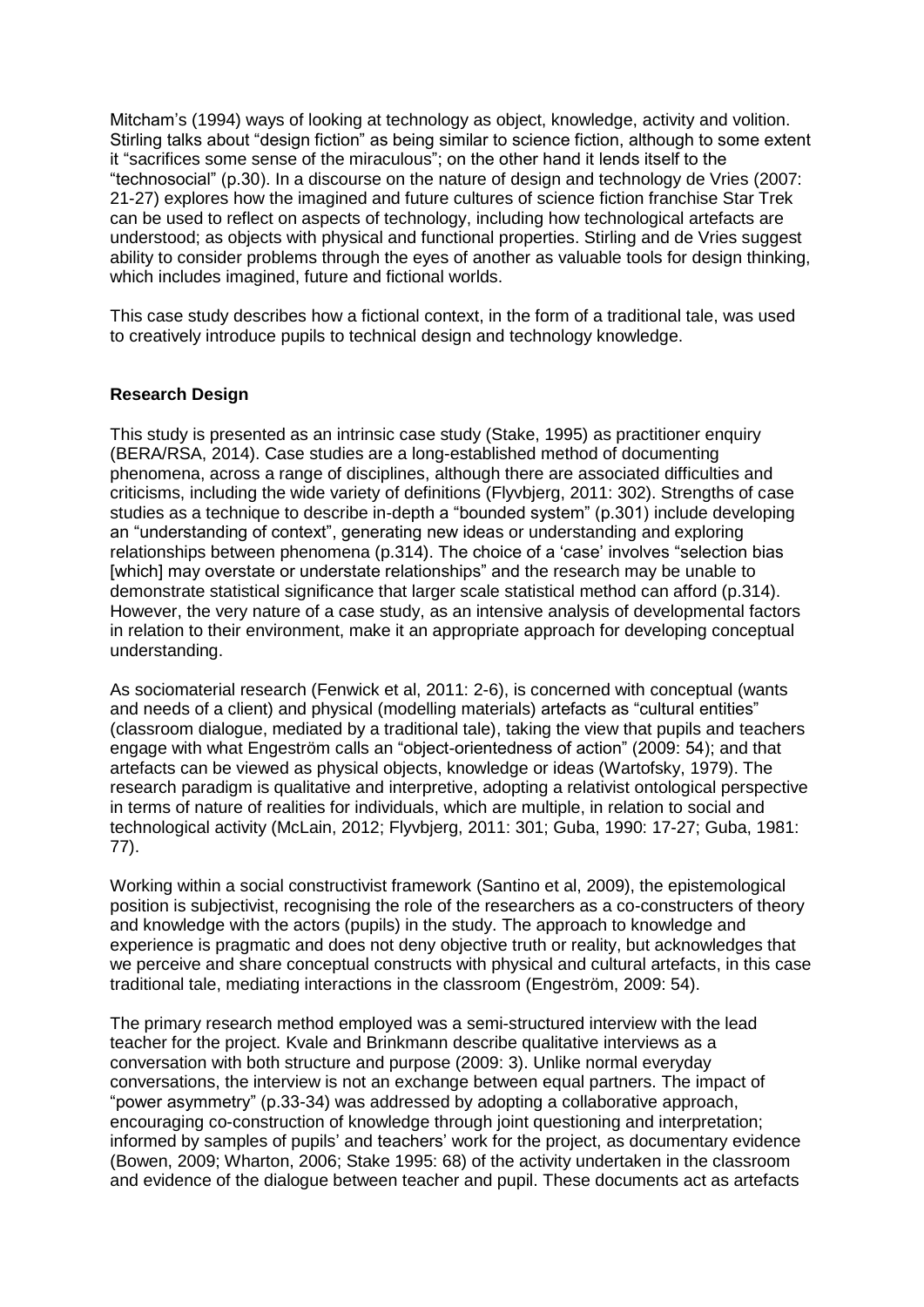to facilitate and mediate interviews, in addition to providing and insight into the dialogue between teacher and pupil, for analysis and interpretation, as "social facts" (Atkinson and Coffey, 1997, cited in Bowen, 2009).

## **Findings**

## *Description of context:*

Prior to outlining the data gathered through document review and semi-structured interview, an outline of the context of this intrinsic case study will benefit the reader to allow them to envisage the operational context in which the study was carried out (Stake, 1995: 64). The site of the study was a large primary school (2 form entry – approximately 60 per year), situated in the suburbs of a city in the North West of England, with pupils coming from mixed socioeconomic backgrounds, including historically working class families who have lived in the area for generations, families with young professional/middle class parents and nonnuclear family units. The school is comprised of separate infant (nursery to Year 2; age 4 to 7) and junior (Year 4 to 6; age 7 to 11) departments, sited in separate buildings across the school yard from each other; reflecting their previous existence as separate institutions.

The school has been described as fostering a culture of support and care, through leadership, teachers and teaching assistants; and that pupils' attitude to learning is described as outstanding (Ofsted, 2014). The curriculum includes a wide range of activities both within and outside of the classroom. The number of pupils receiving free school meals is above average, as is the number with identified special educational needs; although the proportion from minority ethnic backgrounds and with English as an additional language is below the national average. Overall the school was deemed to meet the expectations for pupils' attainment by the age of 11 (Year 6), at the end of key stage 2.

The case study is based on the work of the two Year 1 teachers with their classes in a 6 week unit of work, undertaken in January and February. The theme was chosen to align with a creative curriculum topic 'Once upon a time…' which facilitated cross curricular teaching.

#### *Transcript of interview with the lead teacher:*

**Interviewer:** "How did you come up with the idea for the project?"

**Teacher:** "The design brief arose following conversations between [colleague], [researcher] and myself."

## **Interviewer:** "What were your aims?"

**Teacher:** "The initial aim was to promote the children's ability to generate solutions, without them feeling that they had to produce perfect drawings for each idea. We demonstrated this by our own rapid sketching."

#### **Interviewer:** "How did the learners respond?"

**Teacher:** "The children responded with great enthusiasm and imagination, generating a range of solutions, some more practical than others! Every child was able to successfully access the learning and generate some solutions; their developing writing skills were supported by teacher annotation, if necessary. We were struck by the conversations going on between the children, they listened to each other and developed and modified each other's ideas as they chose to work collaboratively. However, it was noticeable that, at this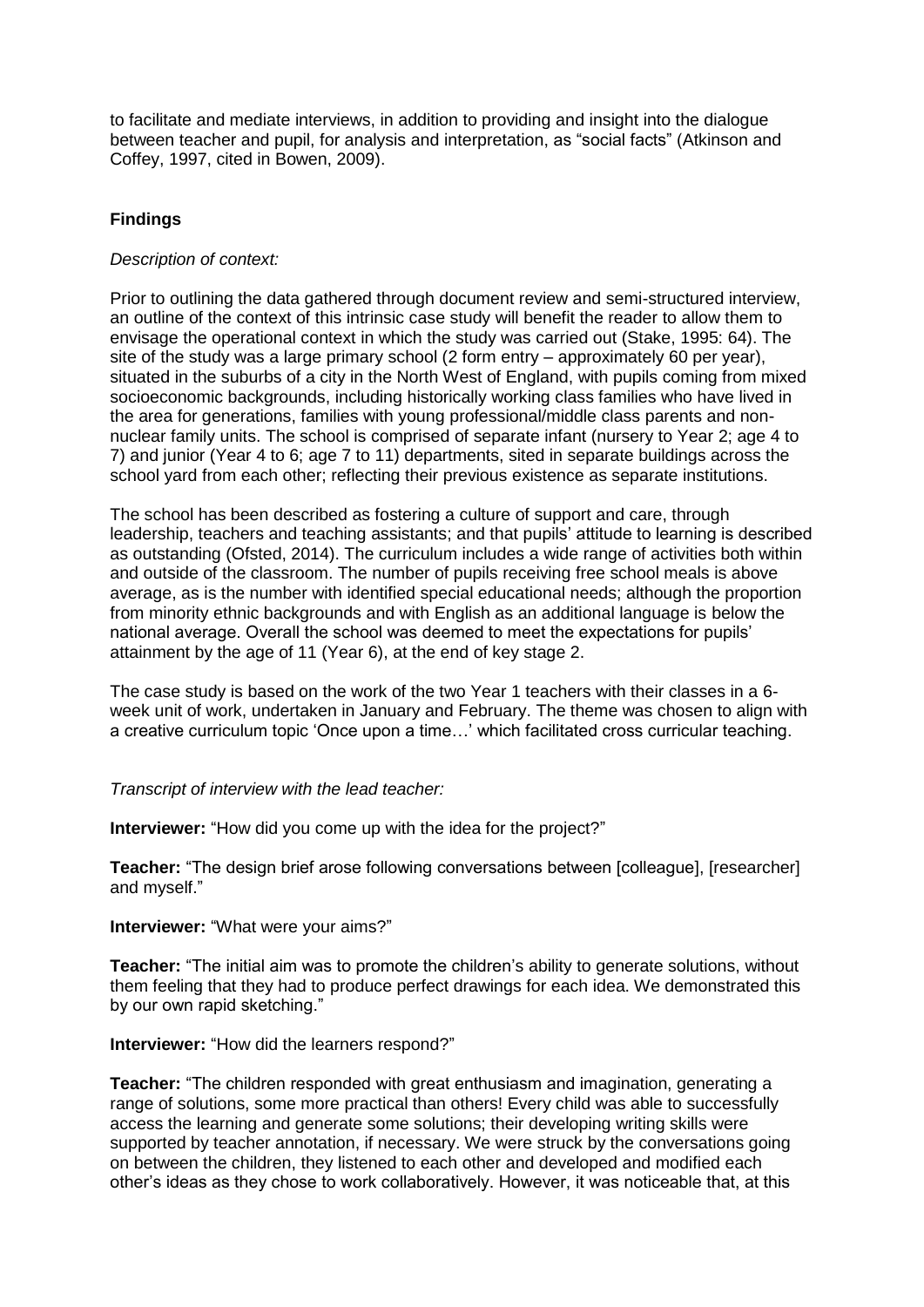initial stage, no idea was immediately dismissed by the children. This meant that even less confident children suggested at least three solutions, without worrying if they were 'the right answer'."

**Interviewer:** "How did you manage the conversations that arose?"

**Teacher:** "Further letters from the goats refined the brief and closed the parameters, enabling teachers to stay in control of the solutions that could be safely and practically investigated. During each session the children reacted by great enthusiasm, recalling previous learning and predicting and explaining carefully and logically."

**Interviewer:** "How did the learners link the context with the subject content of structures?"

**Teacher:** "We saw more children choosing to use modelling kits during child initiated activities, including some who would not normally chose this area of continuous provision. The use of kits was also more focused, and, at one point, children competed to bridge the greatest gap, working together to make their structures stronger. Photos of different bridges and structures were available for the children to use as reference."

**Interviewer:** "Was there anything that emerged that was unexpected?"

**Teacher:** "The children introduced an ethical dimension into their investigations themselves. They made links to rivers bursting their banks and flooding, issues that some had seen on the news. They independently introduced their concerns for creatures living in the river, and suggested this as one of the success criteria for the final design."

**Interviewer:** "What impact did the project have on learners?"

**Teacher:** "The project was mentioned by some children when writing their review for the 'Child's Comment' section of their annual report, and has been repeated with a similar degree of enthusiasm and success in following years."

## *Document analysis:*

Analysing the client brief and follow up letter [\(Figure 1\)](#page-1-0) as a mediating artefact, using Engeström's (2009) human activity system, the subject could be considered to be the design problem and the object the design solution. The brief outlined the problem as including to "stop the troll from getting under the bridge", although the traditional Norwegian story of the *Billy Goats Gruff* outlines the immanent threat of being eaten! However, in this case, the goats set the children parameters (or rules), which included the instruction that the troll must not be harmed and primes them to be imaginative. The ethical dimension is played out through pupils' responses (see below) and the teacher-pupil dialogue. The community surrounding the activity has three dimensions: firstly, teachers through their planning; secondly the classroom where each teacher and their class engage with the task; thirdly, there is the wider community facilitated by the story itself and its cultural and historical influence. The brief also sets the task in the context of a pupil-led activity, with the teachers as facilitators (or mediators), which can be seen in both the annotations and feedback from the teachers [\(Figure 2](#page-6-0) and [Figure 3\)](#page-6-1) and the teachers' reproductions of selected ideas [\(Figure 4\)](#page-7-0). A sample of two pupils' work [\(Figure 2](#page-6-0) and [Figure 3\)](#page-6-1) was selected by the lead teacher to exemplify pupil outcomes, illustrate the discussion between pupils and the teacher, and the aforementioned teacher facilitation.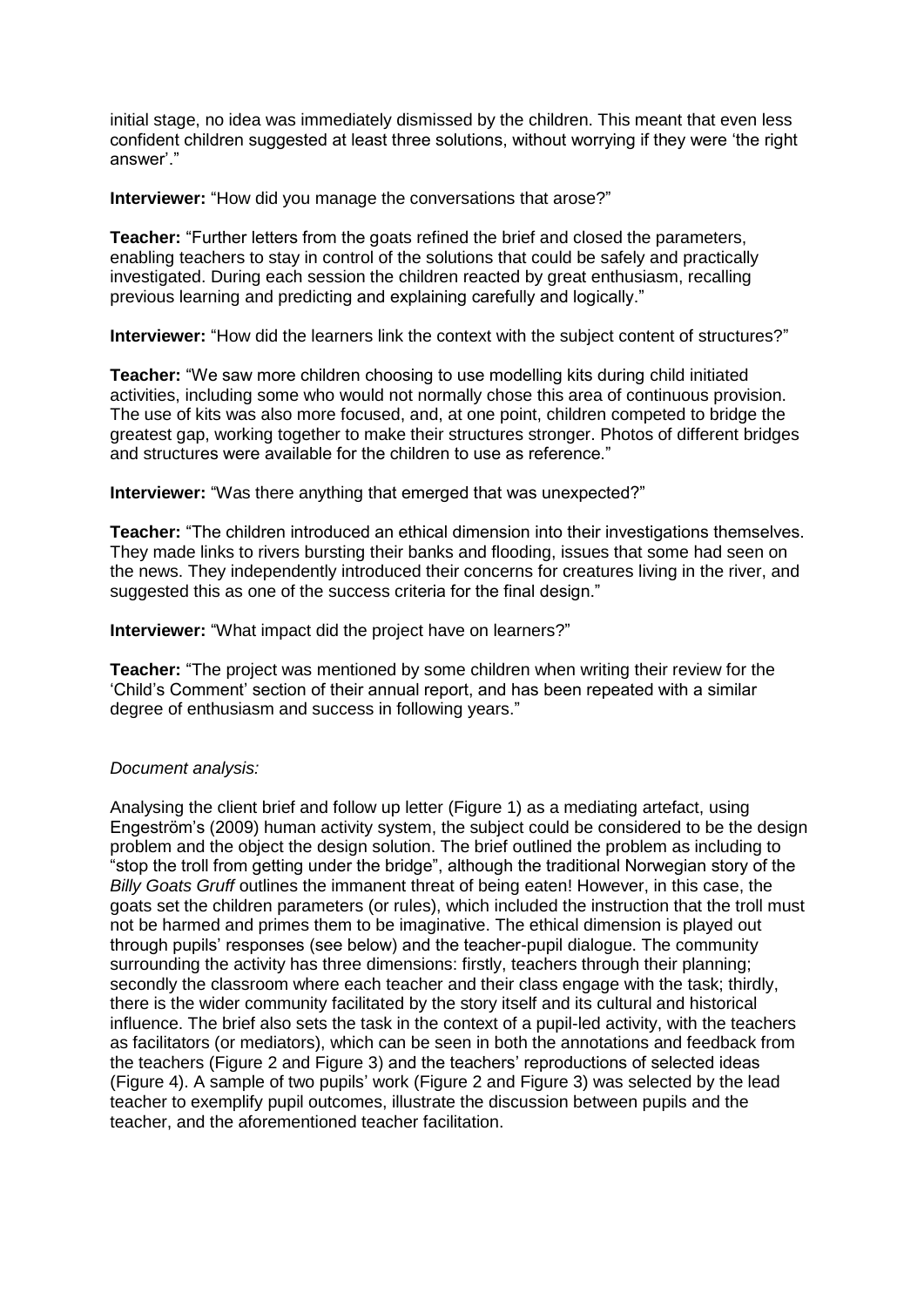

<span id="page-6-1"></span>

<span id="page-6-0"></span>The lesson from which these documents originate involved the setting of the context, leading to teacher to pupil, pupil to pupil, and pupil to teacher dialogue. The teachers' discussed initial ideas with pupils, mediated by their sketches, with the teacher feedback and assessment including annotations, such as highlighting that the design solution could include "a fake bridge" to confuse the troll [\(Figure 2\)](#page-6-0) or "a loud noise to scare the troll" [\(Figure 3\)](#page-6-1).

Other ideas included a *flamethrower* and an *alligator* under the bridge [\(Figure 3\)](#page-6-1), which prompted the second letter [\(Figure 1\)](#page-1-0) and led to discussions about ethical and moral design solutions in a following lesson. Another pupil commented on the catapult idea (see [Figure 2\)](#page-6-0): *"You can use a catapult to make the troll go away and go to his mummy. He will go 'wa wa wa wa wa wa wa wa'. Or you can use a gigantic mouse trap."* 

After the lesson where pupils had worked on initial ideas, the teachers selected a number of ideas, representing the range of proposed solutions, to be discussed with the group in the following lesson. These ideas were then redrawn, by the teacher [\(Figure 4\)](#page-7-0), and used as prompt cards. With the aid of these cards, the teachers modelled an iterative design process (DfE, 2013: 2) as a discursive activity with quality of ideas being the focus, rather than presentation.

The pupils went on to discuss practical and ethical implications of their ideas, identified other issues such as the impact of some of their early solutions on fish in the river, the wider environment and flooding (which was in the national news headlines at the time) – the idea to use a net (Figure 4) was to stop the trolls getting under the bridge, and allow the fish to pass through. The teachers reported that much of the work by the pupils was independent, at this stage in the process. The discourse around values revealed how the young learners' empathy and imagination provided a platform for them to critique the goats' needs and wants, considering different factors and perspectives.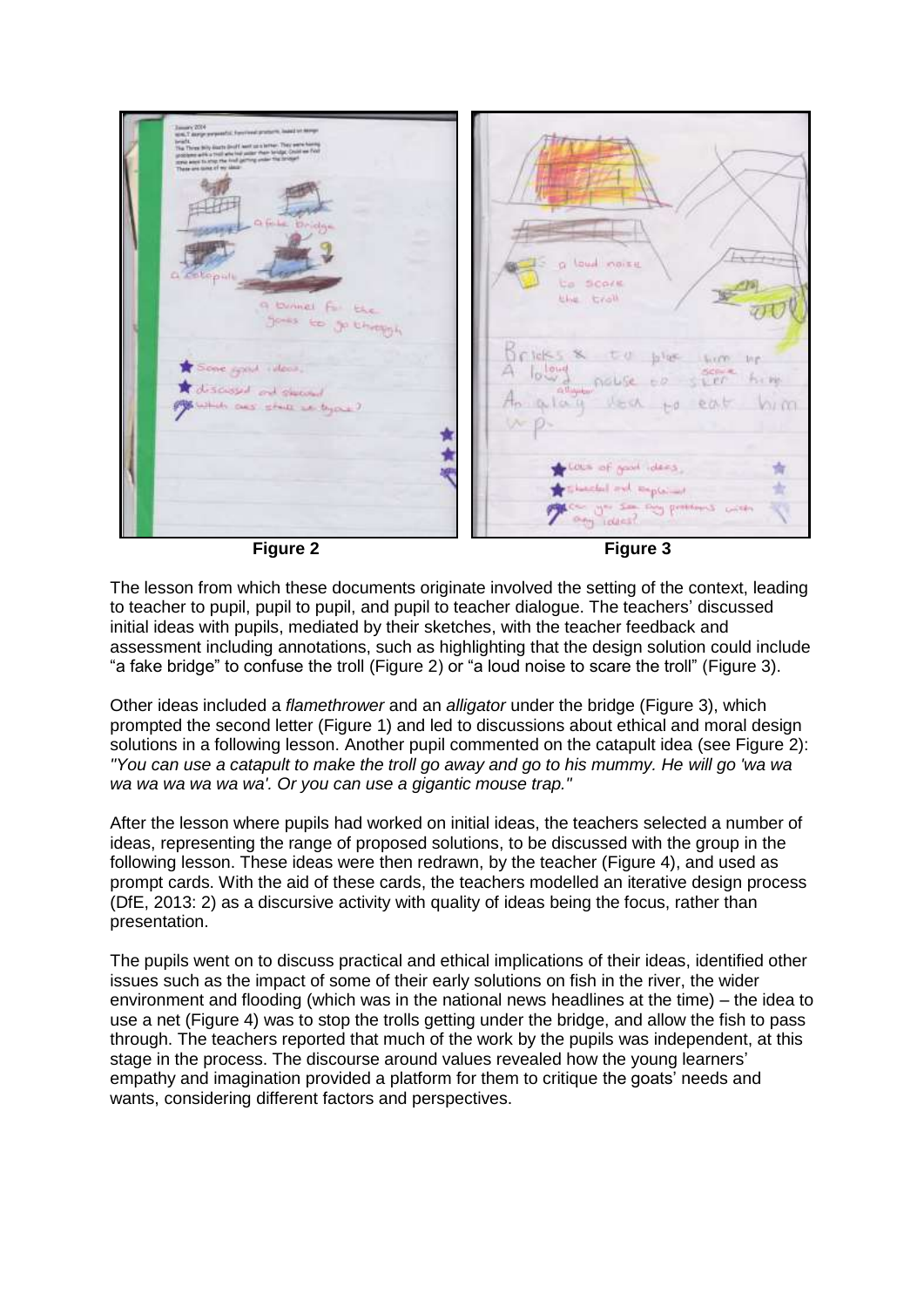

**Figure 4**

<span id="page-7-0"></span>The opportunity for the children to use tablet computers to video themselves reflecting on their ideas supported this discussion and recording of design ideas, although this has not been evaluated as part of this study. Following on from the activity described above, the pupils used of construction kits, the Internet and large outside play equipment to further develop their technical knowledge and understanding of structures, as they explored "how [structures] can be made stronger, stiffer and more stable" (DfE, 2013).

## **Discussion**

As described in the findings, the initial solutions included unfiltered and imaginative ideas that you might expect in a creative activity where judgement is postponed (Csikszentmihalyi, 1988). These ideas allow pupils to engage with a discourse and make value judgements, which the teachers acting as facilitators. In design and technology education, problem solving is a frequently used term to describe creative and design activity. Within psychological discourses around creativity, problem finding is also included as distinct, but "functionally interchangeable" (Csikszentmihalyi,1988: 162) and assessable (Chand and Runco, 1993: 156) process, but is not frequently referred to within design and technology (McLain, 2012). The open-ended dialogue between pupils, the story (context) and the teacher demonstrates both problem finding and problem solving.

Through the use of a fictional context, the pupils in this study were encouraged to focus on the social and affective aspects of the 'problem', rather than fixate on the practical aspects of bridge design or one initial idea (Nicholl and McLellan, 2007), which might have happened had the teachers frontloaded the teaching with technical knowledge of structures. This can be further articulated as enabling the the pupils to concentrate on the human (albeit anthropomorphised) needs and wants emerging from the task, not on the technical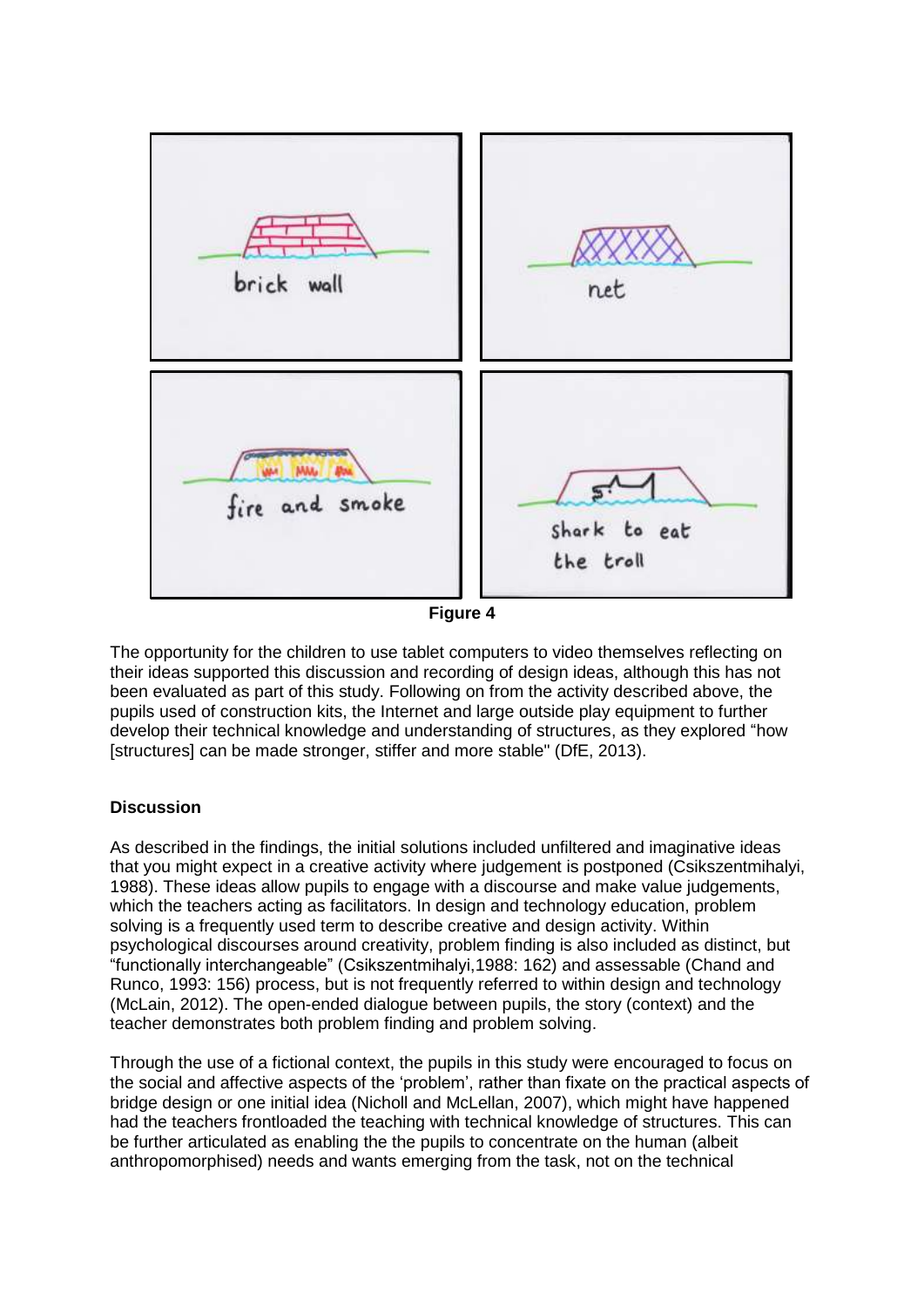requirements to span the gap between once side of the river and the other, in the first instance.

Sequentially, the pupils progressed to modelling activities as their next stage of design, where they had the opportunity to learn and apply technical knowledge, but the introduction of this knowledge was staged, or scaffolded, by the teachers. As similar to the teaching method adopted in a study by Winn and Banks (2012) to teach 3D Computer Aided Design (CAD) concepts to 11-14 year olds, using an imaginary world context, where pupils drew castles and wizards rather than technical objects, common to many CAD tutorials. An aim of this study was to encourage pupils to use "novel solutions to problems, to take risks and make links" (p.488), to focus on strategic rather than command knowledge (p.489). Winn and Banks' study differs in its methodology as some technical knowledge had to be imparted throughout the process in order for pupils to realise their ideas by using the software. However, both approaches are similar in that they privilege information about social aspects of a problem and control the introduction of, and focus on, technical knowledge; a principle that can be used to plan creative learning opportunities, as illustrated in [Figure 5](#page-8-0) (below) as a continuum for 'sociotechnical' issues (Petrina, 2003).



**Figure 5**

<span id="page-8-0"></span>In this study the approach inverted the focus of sociotechnical learning activities, which appeared to defer or delay early decision making on practical and technical aspects of a solution.

"… a creative person is able to delay closure: she avoids jumping to conclusions, and waits for the new idea to mature instead of forcing it prematurely into the shape of an already existing one." (Csikszentmihalyi, 1988: 168)

Athough Dunne and Raby (2014) do not favour fictional contexts within their conception of speculative design, the use of imaginary scenarios in design and technology has potential as a technique to address 'wicked problems' (Buchanan, 1995; Rittel and Weber,1974) through a dialogic approach to the subject. In recent years, there has been discussion within the design and technology community regarding the nature of design and technology activity, and this case study illustrates an approach to what has been described as a mainly designing or design without make approach (Barlex and Trebell, 2008; Barlex, 2005).

## **Conclusion**

The approach adopted in this case study illustrates how imaginary and story-based contexts can provide suitable opportunities for key stage 1 pupils to work creativity as a means of solving problems in design and technology. This approach could be adapted as a platform from which to introduce pupils to potentially dry topics as a standalone activity or evolving into a modelling, a mainly designing or a design, make and evaluate activity. In essence it challenges the notion that the starting point for a design and technology activity is knowledge of materials or systems, and presents a discursive and contextual approach. In this case the approach enabled pupils to initiate dialogue around ethical issues, under the guidance of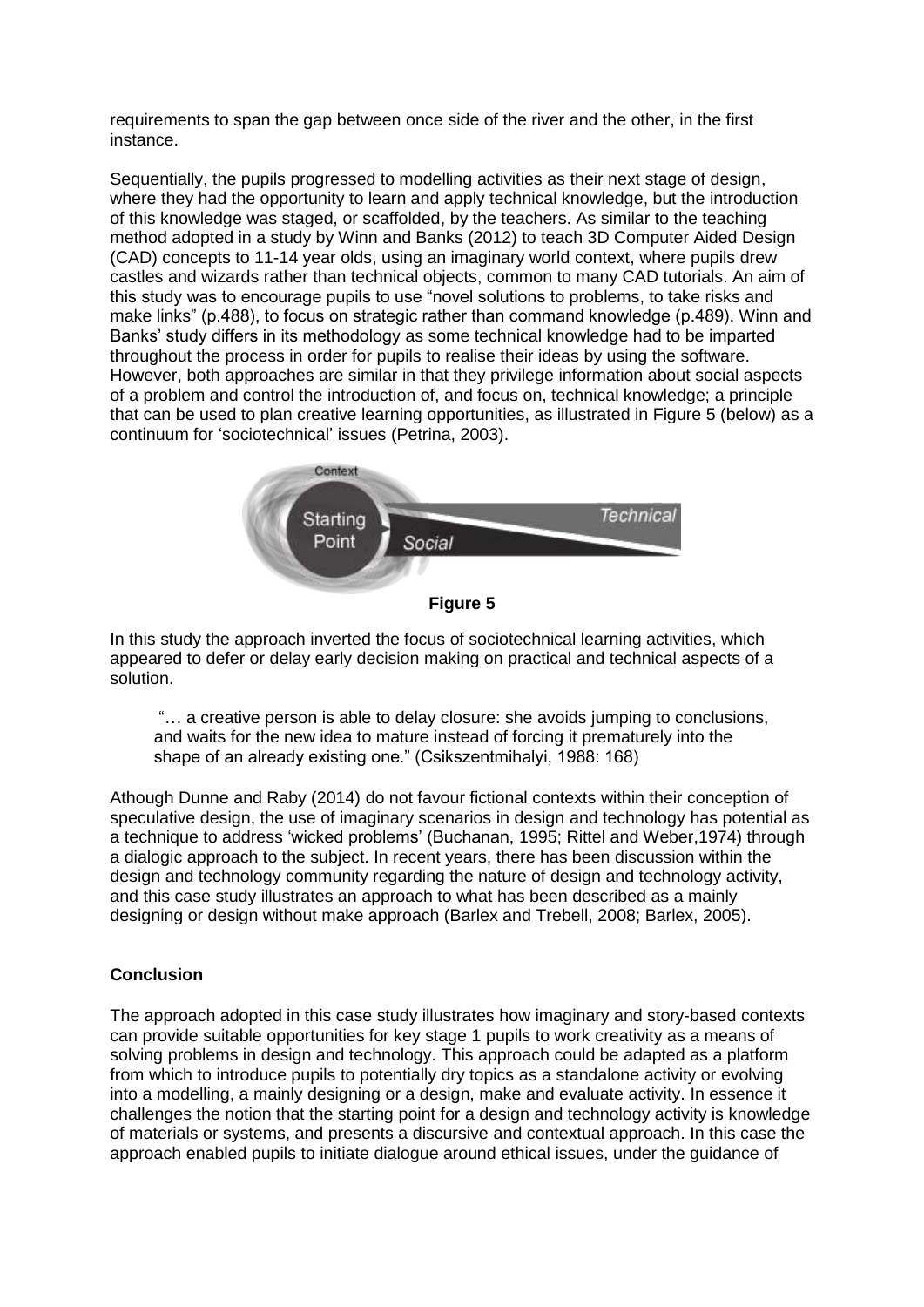their teachers, which gave rise to pupils making value judgements and considering wider contextual and contemporary issues which the teachers had not foreseen.

In addition to the role of the teacher to guide and facilitate child intiated learning, creating the environment for and sensitive interactions with pupils, the story of the *Billy Goats Gruff* plays a key mediating role in setting aside preconceived notions of teacher and pupil. Had a realworld scenario, as outlined in the national curriculum programme of study, have been adopted for this activity, the dialogue around the ethical implications may not have occurred as naturally – be it the impact of restricting of the flow of the river on the fish or the impact of a sign or a flamethrower on the trolls themselves. Both teacher and story play a crucial role in the activity, which created a memorable experience for pupils and teachers. This study illustrates how young children are capable of engaging with complex social and ethical issues with the support of the teacher to guide and direct dialogue emerging from the implementation of an innovative pedagogical practice.

The study celebrates, and highlights, how primary teachers, through their innovative use of pedagogical approaches, can challenge and develop design and technology education. At a time when the notion of contexts is receiving greater focus in design and technology in both the primary and secondary sectors. Colleagues working in education outside of the primary phase would be advised to consider this albeit underresearched, approach and consider implementing it in their own practice should it be deemed suitable.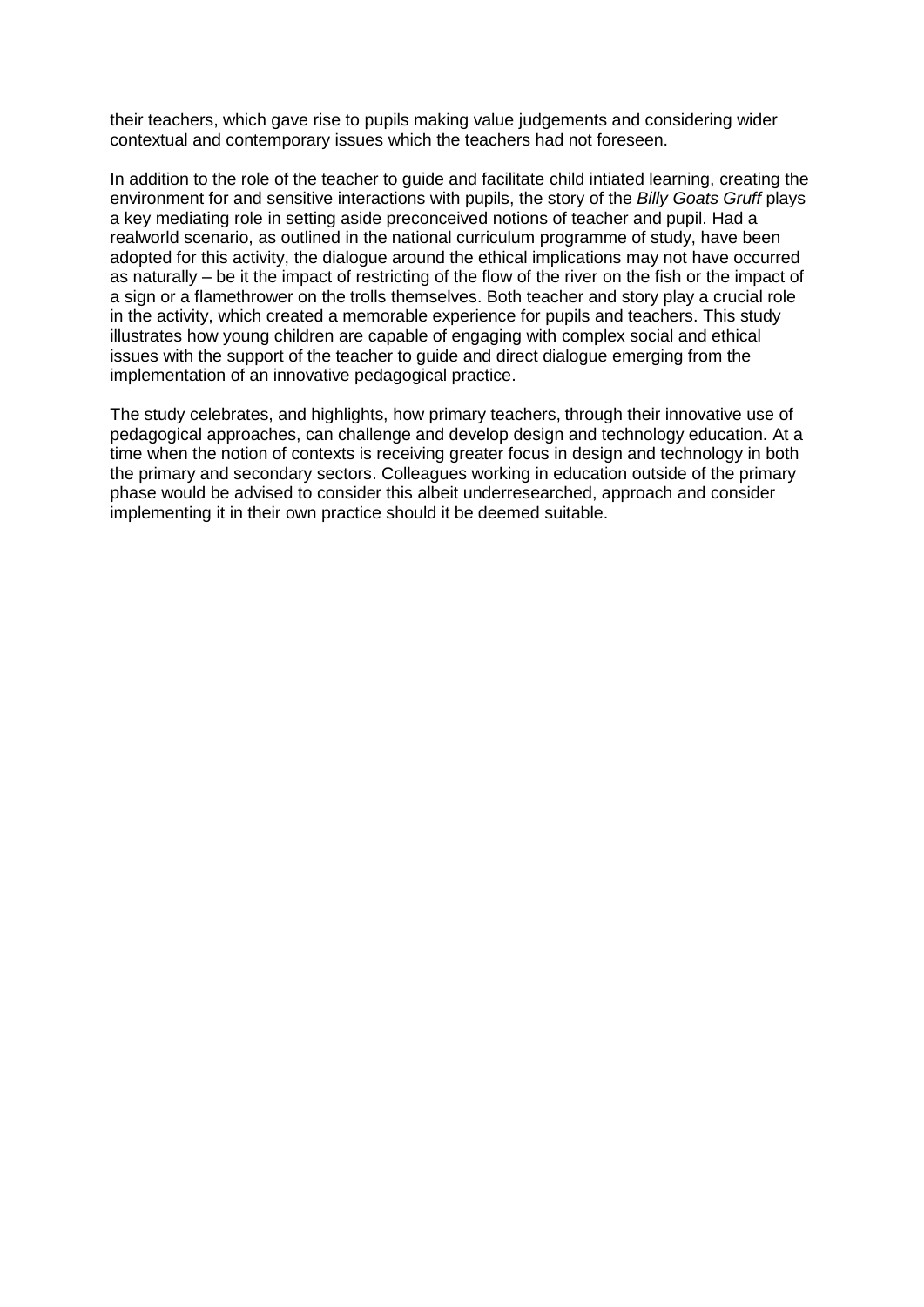## **References**

Antonopoulou, A. (2011). Perspectives on Learning in Design & Technology Education Storymaking in designing and learning. *Pupils' Attitudes Towards Technology PATT25 (CRIPT8): Conference Perspectives on Learning in Design & Technology Education. London: Goldsmiths University of London*. In K. Stables, C. Benson & M. de Vries (Eds.), pp.14-23.

Barlex, D. (2005). The centrality of designing – an emerging realisation from three curriculum projects. In J. R. Dakers, and M. J. de Vries (Eds.), *Technology Education and Research: Twenty Years in Retrospect PATT Conference 2005.* Netherlands: Eindhoven University of Technology.

Barlex, D. and Trebell, D. (2008). Design-without-make: Challenging the conventional approach to teaching and learning in a design and technology classroom. *The International Journal of Technology and Design Education,* 18(2), 119-138.

Baynes, K, (1986). Designerly Play. *The Journal of the National Association for Design Education,* Spring 1986.

British Education Research Association / Royal Society of Arts (2014). *Research and the Teaching Profession: Building the capacity for a self-improving education system* [online]. Available at https://www.bera.ac.uk/project/research-and-teacher-education [last accessed 22nd April 2016]

Bowen, G.A. (2009). Document Analysis as a Qualitative Research Method, *Qualitative Research Journal*, 9(2), pp. 27-40

Bjurulf and Kilbrink (2012). Hands-on material in technology education: the first cycle of a learning study. *Pupils' Attitudes Towards Technology PATT26 Conference, Technology Education in the 21st Century*. Royal Institute of Technology, Stockholm, Sweden. In T. Ginner, J. Hallström & M. Hultén (Eds.), pp. 89-95. Linköping, Sweden: Linköping University Electronic Press, Linköpings universitet.

Buchanan, R. (1995). Wicked problems in design thinking. In Margolin, V. and Buchanan, R. (Eds) *The Idea of Design*. Cambridge, MA: MIT Press.

Csikszentmihalyi, M. (1988). Motivation and Creativity: Towards a Synthesis of Structural and Energetic Approaches to Cognition. *New Ideas in Psychology*, 6(2), pp.159-176

Department for Education (2013). *National curriculum in England: design and technology programmes of study - key stages 1 and 2* [online]. Available at: https://www.gov.uk/government/collections/national-curriculum [last accessed: 6 January 2017]

Department of Edcuation and Science and Welsh Office (1988). *National Curriculum design and technology working group: interim report.* London: HMSO.

Design and Technology Association and Expert Subejct Advisory Group (2016). *D&T Primary Clickable Progression Framework KS1 & 2* [online]. Available at: https://www.data.org.uk/shop-products/dt-primary-clickable-progression-framework-ks1-2/ [last accessed: 6 January 2017]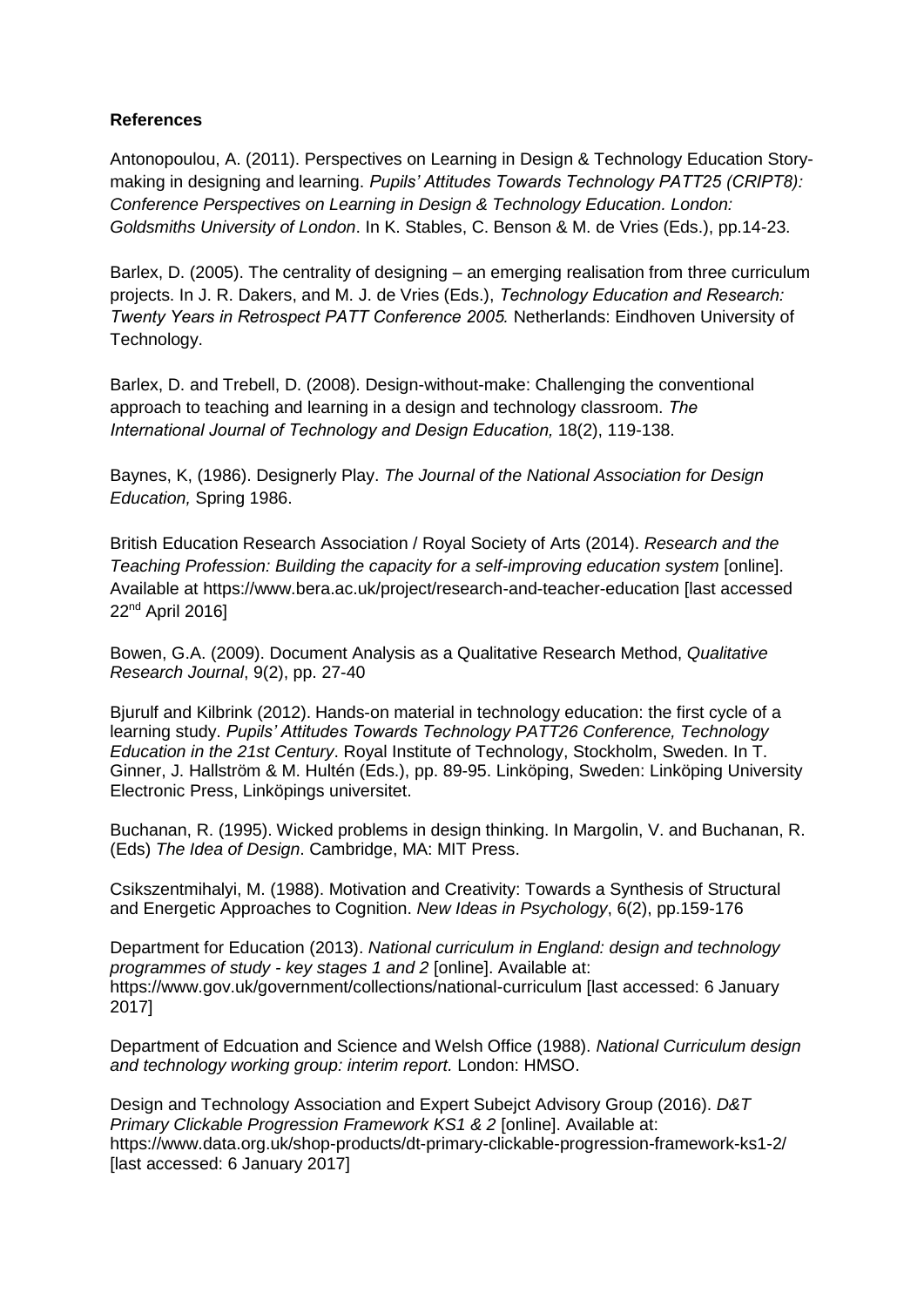de Vries, M., J. (2007). Philosophical reflections on the nature of design and technology. In: Barlex, D. (ed.) (2007). *Design and Technology for the next generation.* Shropshire, UK: Cliffe and Company (Advertising and marketing) Ltd.

Dunne, A. and Raby, F. (2014). *Speculative Everything: Design, Fiction, and Social Dreaming.* Massachusetts: The MIT Press.

Engeström, Y. (2009) Expansive learning: towards an activity-theoretical reconceptualisation. In: Illeris, K. (2009). *Contemporary Theories of Learning: Learning Theorists ... In Their Own Words.* Oxon, UK: Routledge.

Hope, G. and Parkinson, E. (2011). Technological by design: an exploration of the relationship between technological literacy and design capability. *Pupils' Attitudes Towards Technology PATT25 Conference* Perspectives on Learning in Design & Technology Education. Goldsmiths, University of London. In K Stables, C Benson and M de Vries (eds.), pp. 211-217.

Martin, M.C. and Riggs, A. (1999). Lost contexts and the tyranny of products. *IDATER 1999 Conference*, Loughborough: Loughborough University.

McLain, M.H., Tsai, J. and McLain, M. (2014). The Billy Goats' guide to bridge design: Imaginary contexts using traditional tales as starting points in Key Stage 1. *D&T Primary: The Practical Primary Poster Pack*, Issue 25, September 2014. Wellesborne, UK: Design and Technology Association.

McLain, M. (2012). The importance of technological activity and designing and making activity, a historical perspective. *Pupils' Attitudes Towards Technology PATT26 Conference, Technology Education in the 21st Century*. Royal Institute of Technology, Stockholm, Sweden. In T. Ginner, J. Hallström & M. Hultén (Eds.), pp. 330-340. Linköping, Sweden: Linköping University Electronic Press, Linköpings universitet.

Mitcham, C. (1994). *Thinking through Technology: The Path Between Engineering and Philosophy.* Chicago: University of Chicago Press.

NCC (1990). *Technology in the National Curriculum*. London: Department for Education and Science and the Welsh Office.

Nicholl, W. and McLellan, R. (2007). 'Oh yeah, yeah you get a lot of love hearts. The Year 9s are notorious for love hearts. Everything is love hearts.' Fixation in Pupils' Design and Technology Work (11-16 years). Design and Technology Education: an International Journal, 12(1), pp.34-44

Ofsted (2014). *School Report: [name redacted].* http://reports.ofsted.gov.uk

Petrina, S. (2003). Two Cultures of Technical Courses and Discourses: The Case of Computer Aided Design, *International Journal of Technology and Design Education,* 13, pp.47-73

Rittel, H. & Weber, M.M. (1974). *Wicked Problems.* London: Hutchinson and Co.

Santino, A., Daniels, H. and Gutiérrez, K.D. (2009). *Learning and Expanding with Activity Theory*. Cambridge, UK: Cambridge University Press.